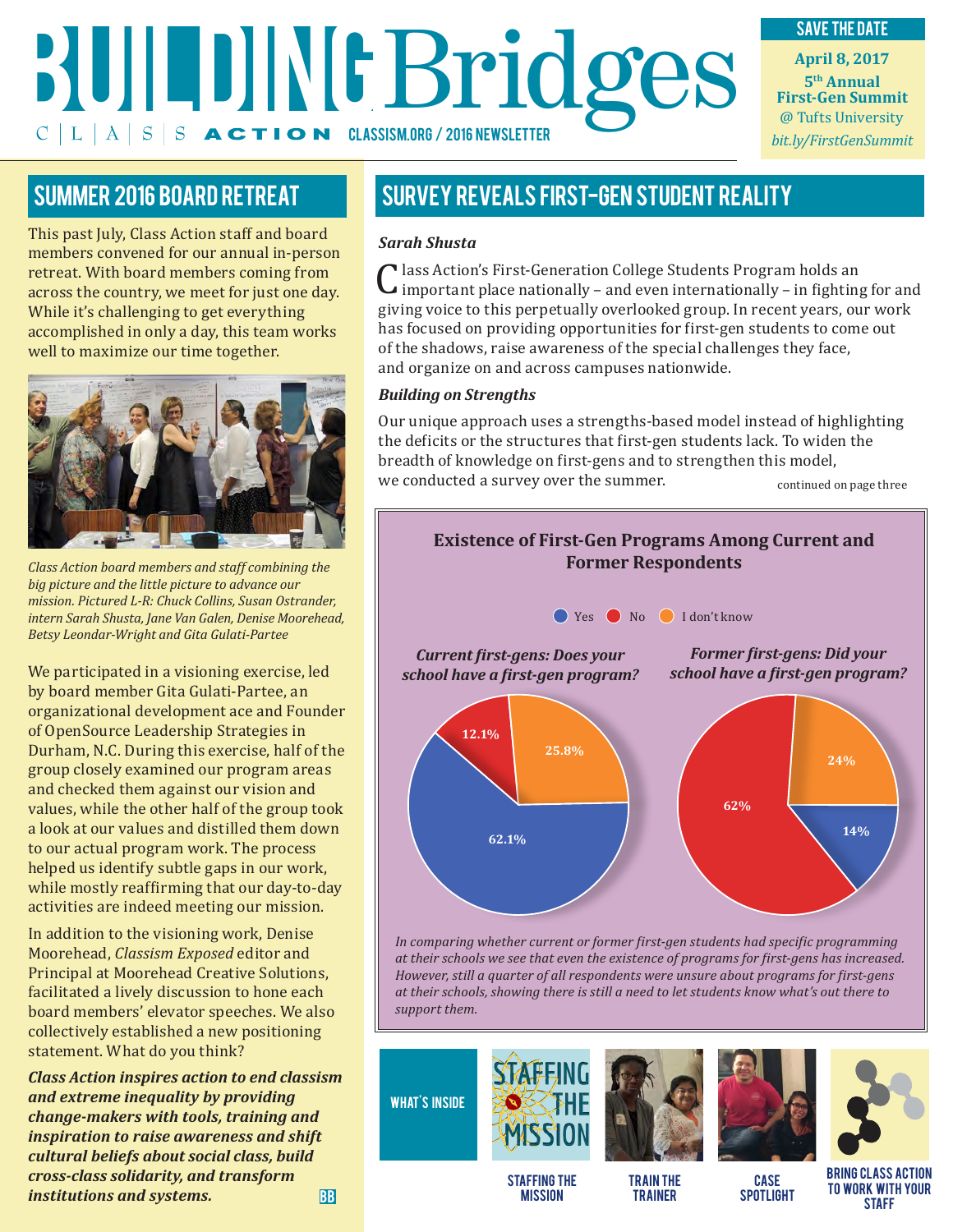### Staffing the Mission



any mission-**M** driven organi-<br>zations strive zations strive to become more

inclusive workplaces through interventions in hiring, training and organizational culture. But these efforts can fall flat when compensation isn't part of the conversation. It's time to ask different questions:

- What do our pay scales say about how we value different kinds of work and workers?
- How do compensation structures unintentionally reinforce inequality across race, gender, and class?
- How do differences in wages and other compensation impact employee morale, burnout and retention?

• What ways have organizations with limited budgets found to provide fair and sustaining employment?

Staffing the Mission brings together workers, activists, organizers, foundation staff and more to identify, document and promote practical strategies that mission-driven organizations can adopt to better live our missions.

#### *Another Way Is Possible!*

Some examples of the innovative practices we will spotlight:

• A resource-constrained nonprofit made its jobs "affordable" for employees from working class backgrounds through relatively low-cost measures: subsidizing child care, flexible work schedules, student loan assistance, and paying a regionally-adjusted living wage.

Staff and board of one nonprofit collaboratively developed new salary ranges that were more equitable than prevailing wage benchmarks and felt fair to everyone

#### *We want to hear from you! Please get in touch to:*

- *• share your success stories, horror stories, questions and ideas*
- *• inquire about becoming part of our advisory council*
- *• discuss opportunities to support this project by contributing financially*
- *• discuss opportunities to support this project by contributing your time, expertise, or networks* BB

### Deepening Our Impact to End Classism

lass Action hosted a Train the Trainer weekend in Seattle, U wash. in August. Our senior trainers Betsy Leondar-<br>Wright and Tanya Williams led 20 activists. facilitators a Wright and Tanya Williams led 20 activists, facilitators and teachers in an intensive three-day workshop during which the participants deepened their understanding of class and classism, explored the experiential learning model and practiced using a wide variety of training tools.

Additionally, Seattle-based senior trainers Anita Garcia Morales and Alan Preston facilitated workshops on integrating race and class into the conversations through multimedia tools.

The weekend was packed with learning. As one participant put it, "I appreciated seeing other facilitators work their magic!"

#### *Westward Ho*

For many participants, this hands-on training was the first

step in becoming a recognized Class Action associate trainer. For others, the weekend served as a great opportunity to learn and practice the facilitation skills needed to run class workshops within their own organizations and institutions.

One participant described the weekend as "a fantastic way to deepen your own class analysis while growing as a facilitator and trainer." Many of the participants were local from the Seattle area and were able to connect deeply with other local social justice activists.

Class Action has always been a national organization, but strongest in our headquarters region of the Northeast. But gradually we are expanding our networks.

In addition to the Train the Trainer weekend, senior trainers Alan and Anita have had great success in hosting open race/ class workshops. In previous years, we ran a series of workshops with the Social Justice Fund of the Northwest and Resource Generation. All of these activities have been impor- $\tanh$  steps in deepening our relationships on the West Coast.  $\boxtimes$ 



*Seattle Area Train the Trainer Participants*



*Pictured L-R: senior Trainers Tanya Williams, Anita Garcia Morales and Betsy Leondar-Wright facilitating an activity.*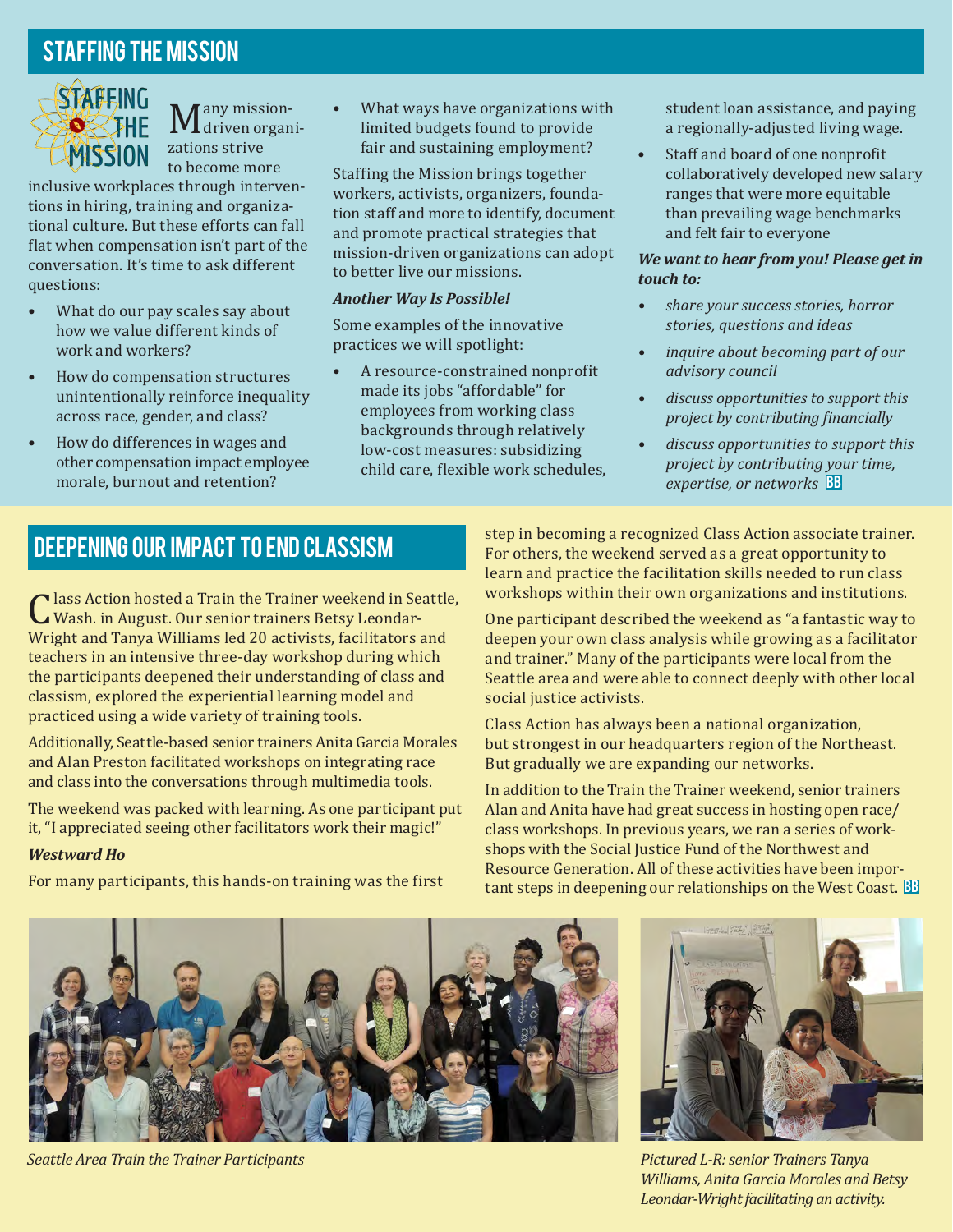We wanted to observe both current and former students, and, therefore, created two different surveys that were directed towards these two similar, yet distinct, populations. We had over 150 participants, and the responses were powerful.

#### *The State of Current and Former First-Gens*

In analyzing the two surveys, there were many similarities for both populations. For the majority of both first-gen groups, college was discovered through their friends and/or high school counselors. Their parents were unable to attend college because of a lack of resources and financial means. They found their support outside of their family, and most parents were unable to give advice or help them in their application process.

Both surveys presented three significant themes:

- awareness and first-gen programs
- the idea of Imposter Syndrome
- networking

#### *Awareness*

First-generation college student programs within an institution are essential to provide needed support and a sense of community. Awareness has increased and, therefore, more resources are being offered, giving students affirmation and assistance in their college career. Only 14% of former first-gens knew of a program their college offered for first-generation students, as compared to 61.5% of current first-gens who know of a program or organization designed for their success. Nevertheless, according to 60% of current first-gen college students, their institution's programs can still be better developed including better accessibility, further awareness, and more resources that can be utilized post-graduation. For graduate programs, however, both awareness and organizations do not exist or are arbitrarily conceived.

#### *Imposter Syndrome*

Even though many first-gens are highly successful, they often doubt their abilities. This idea is known as Imposter Syndrome, in which people view themselves as a fraud and are unable to take responsibility for their achievements. A combined 70% of former and current first-gen students and professionals suffer from Imposter Syndrome and feel incompetent in their respective institutions. Due to the fact that first-gens obtain a greater amount of education than their family, there becomes an invisible division between themselves and family members. Imposter Syndrome, therefore, is also reproduced when they go back home.

### First-generation college student programs within an institution provide needed support and a sense of community.

#### *Networking*

The idea of networking and using individual capital for opportunities is perceived as an essential and even inherent professional skill. However, for most first-gens, networking is far from natural, and most are not exposed to the concept until college. For first-gens who are already in the professional world, 67.3% find networking awkward and

uncomfortable, and 65% do not know how to network at all. For current first-gens, networking still holds a cord of unfamiliarity with only 17% of participants feeling comfortable networking. But more and more students are participating with 62% actively networking because they know the value of it and hope that it will help in their future prospects.

#### *Overall Findings*

Institutions have dramatically improved their attentiveness and efforts towards the first-gen population. However, advances still need to be made, especially within graduate programs. The first-gen identity is one that persists even after graduation. And with it follows self-doubt. However, when programs are created to address the challenge firstgens face, these doubts can change into confidence and affirmation.

Class Action continues to support and aid in awareness. And this survey supplements our knowledge about this remarkable population.

*Sarah Shusta is a senior, first-gen and community college transfer student at Amherst College. Sarah was Class Action's First-Gen Organizer this past summer as a part of a summer fellowship through her school.* BB



*Class Action summer 2016 staff. Pictured L-R: Sarah Shusta (Amherst), Vanessa Correia (Boston University), Annie Hamilton (Project Manager), Anne Phillips (Executive Director), Denise Moorehead (Blog Editor) and Josie Snider (Emerson)*